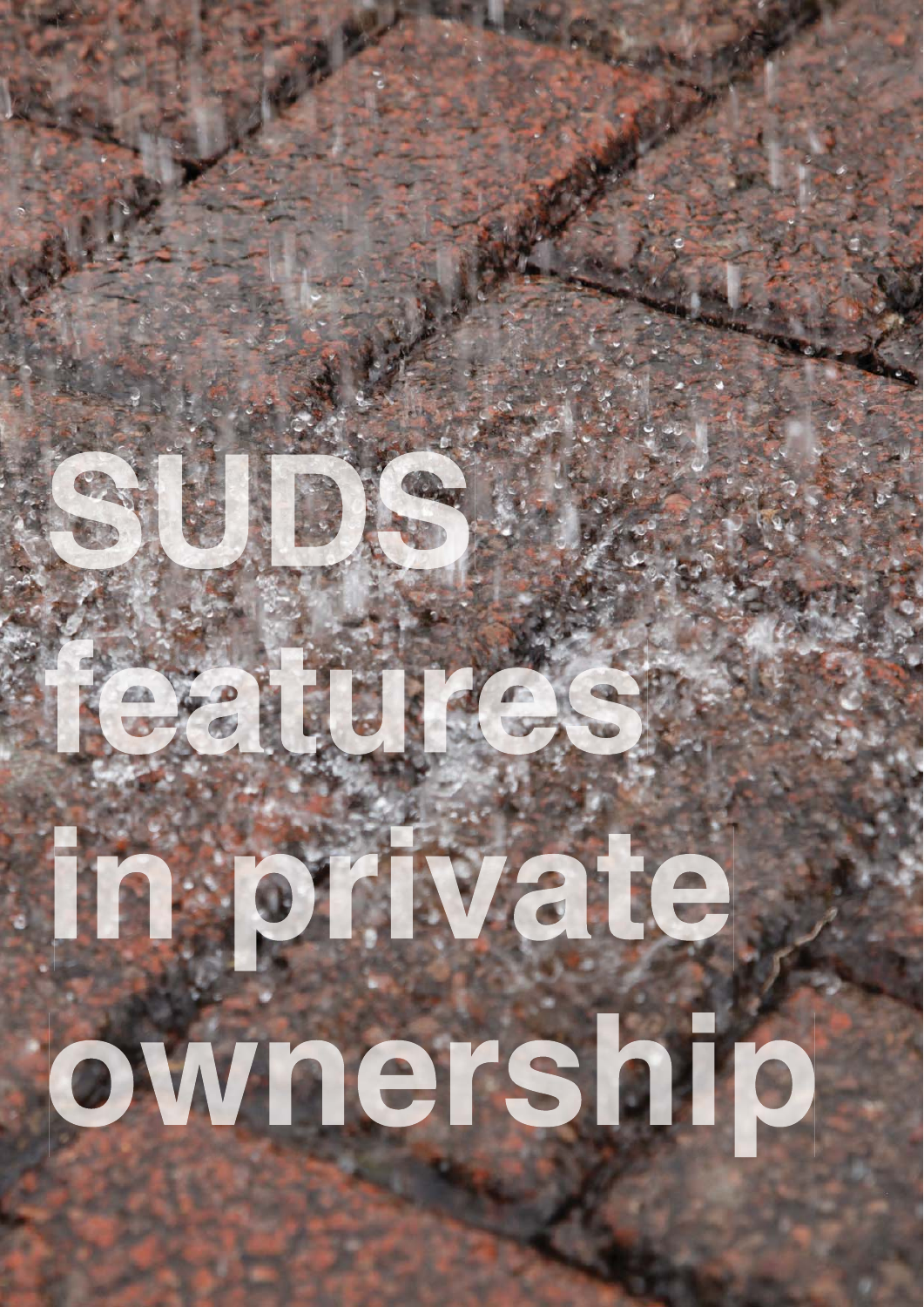# **SUDS features in private ownership**

As explained in the earlier parts of this guide, Cambridge City Council will require source control SUDS to be provided upstream of any ponds, wetlands, basins or other SUDS features it adopts. Most source control features will be located within the private or highway areas of a development and as such will not be adopted by the City Council. The purpose of source control is to manage rainfall close to where it hits the ground instead of allowing it to become a problem elsewhere. The main types of source control that will be used in private areas are:

- Green roofs
- Permeable pavements
- Soakaways
- Geocellular storage

Other features such as filter strips, swales, canals, rills and treatment channels can also be used as source control in private areas. Water re-use features such as water butts or more comprehensive water harvesting systems are also useful additions to a SUDS system to provide an overall sustainable water management system.

#### **Bene fi ts**

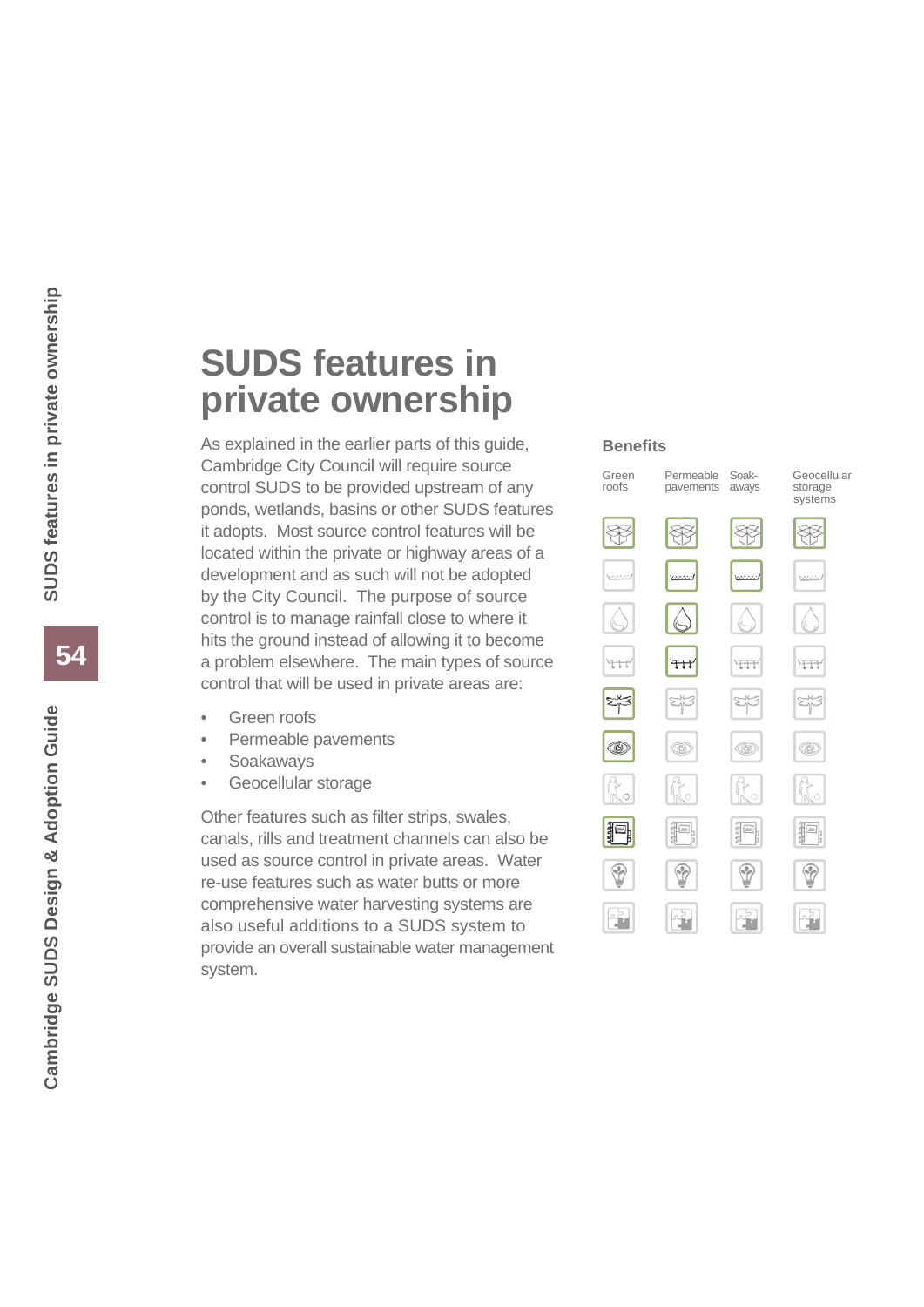## **Green roofs**

Green roofs have a thin layer of soil like material known as substrate that is planted to meet the specific visual and biodiversity requirements of the roof and location. Varying substrate depths are best from visual and biodiversity points of view with thicker areas located over stronger points in a roof such as columns. Simple sedum mats offer the least biodiversity. A roof top can be an inhospitable place for plants and the planting should be designed to suit the roof and the surrounding area.

Green roofs are very effective as part of a SUDS system and can reduce the volume of ground level storage required. Further information on how to allow for the reduced runoff from green roofs can be obtained from Building Greener, published by CIRIA, and the Environment Agency's Green Roof Tool Kit.



*Green roof on a community building, Lake Ledro, Italy*

## **Permeable pavements**

Permeable pavements can be used in driveways, parking areas and some roads. They allow water to soak through the surface into the gravel subbase below. This temporarily holds the water before allowing it to either soak into the ground or pass to an outfall, often to another SUDS feature such as a swale. Permeable pavements are very effective at controlling the flow of water and removing pollution from it.

There are a variety of surfacing materials available. The most common are concrete or clay permeable block paving. Other surfaces include porous asphalt, reinforced grass and gravel. Further information is available in CIRIA Report C582, from Interpave and the Environment Agency. Concrete block permeable paving should be designed in accordance with British Standard BS 7533-13:2009.

It is now law in England that new and refurbished driveways in front gardens must be constructed using permeable surfaces, otherwise planning permission will be required for the construction. Their use in new developments is essential under this legislation. There is common misconception that permeable surfaces quickly clog. Studies in the UK and elsewhere have found that there is a reduction in the permeability of the surface but in normal situations this levels off at a rate that is still more than adequate to deal with UK rainfall. If they become completely clogged they can be cleaned out with a road sweeper using a water jet and suction. Most problems occur due to clogging caused by construction debris or inappropriate levels for the adjacent landscape areas, such that dirt washes onto the surfaces.



*Permeable block paving being machine laid in Cambridgeshire*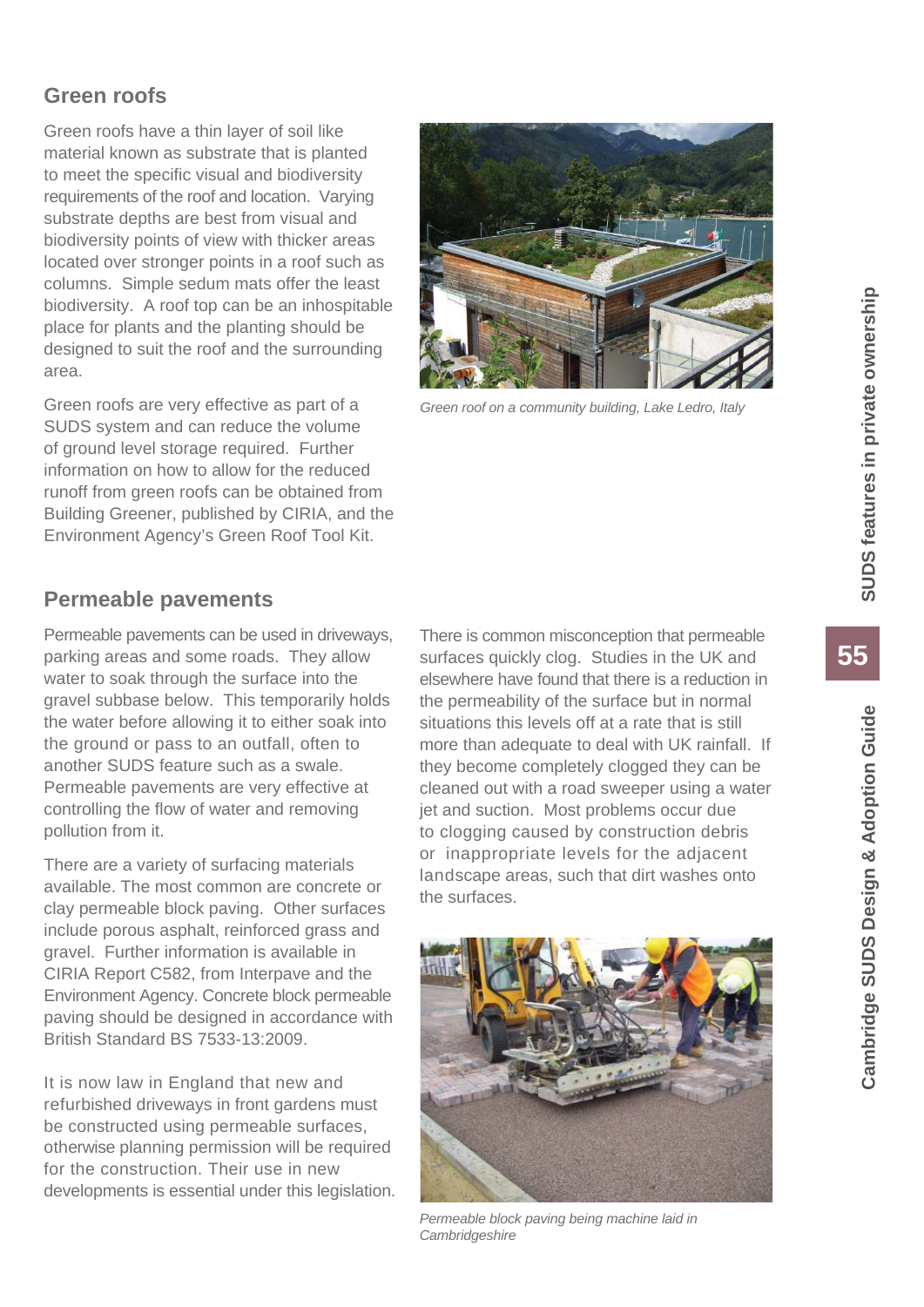#### **Soakaways**

Soakaways are buried chambers that store surface water and allow it to soak into the ground. The potential to use soakaways in many areas of Cambridge will be limited because the presence of clay soils and high groundwater levels. However, where conditions are suitable they can be used to manage water from roofs, driveways and patios for individual houses. Further information is provided in The SUDS Manual (CIRIA C697).



*Reinforced grass car park surface, Lake Garda, Italy*

#### **Geocellular and other storage systems**

Geocellular and other storage (oversized pipes, culverts, etc.) can be used to provide extra storage volume, especially in dense urban areas where open green space is limited. These features if used on their own would not be a SUDs scheme. It should be designed following the principles of source control. Geoecellular storage must be designed so that silt is prevented from entering the tanks. The testing and structural design of geocellular storage systems should follow the guidance in CIRIA Report C680. These types of storage systems can double up as rainwater harvesting systems when carefully designed.



*Shallow geocellular storage used below permeable paving as a subbase replacement at a Park and Ride site in Cambridgeshire*